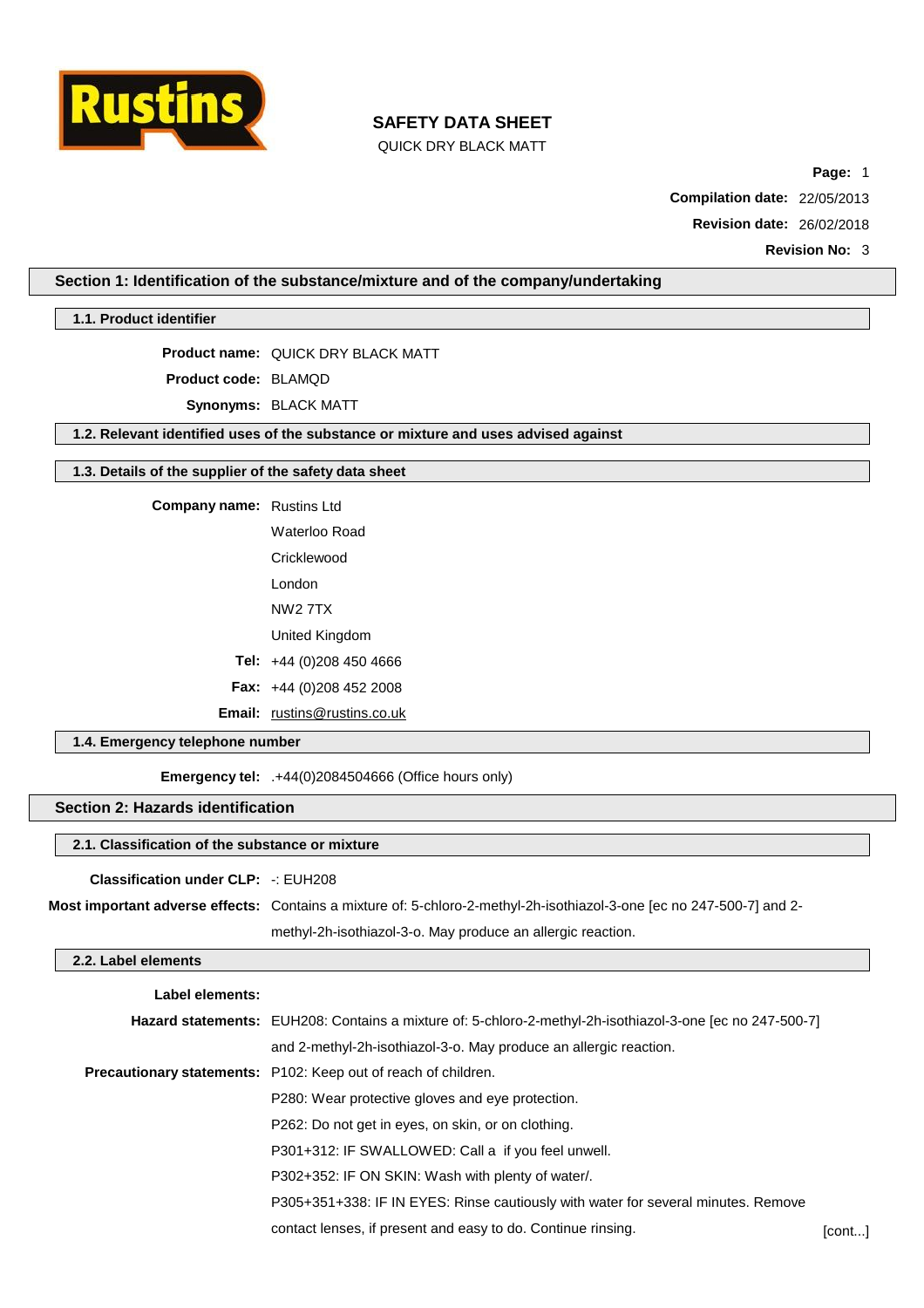### QUICK DRY BLACK MATT

### **2.3. Other hazards**

**PBT:** This product is not identified as a PBT/vPvB substance.

#### **Section 3: Composition/information on ingredients**

#### **3.2. Mixtures**

#### **Hazardous ingredients:**

BUTYL DIGLYCOL

| <b>FINECS</b><br>∟∪⊴ | CAS           | 'WEL<br>דםם<br>D' | ssification<br>$\overline{\phantom{a}}$<br><br>◡└╹ | -<br>rcent |
|----------------------|---------------|-------------------|----------------------------------------------------|------------|
| -                    | -34-5<br>11 O | -                 | $\overline{\phantom{0}}$                           | 1.990%     |

#### **Section 4: First aid measures**

**4.1. Description of first aid measures**

**Skin contact:** Wash immediately with plenty of soap and water. Remove all contaminated clothes and footwear immediately unless stuck to skin. Consult a doctor.

**Eye contact:** Bathe the eye with running water for 15 minutes. Consult a doctor.

**Ingestion:** Wash out mouth with water. Do not induce vomiting. Consult a doctor.

**Inhalation:** Move to fresh air in case of accidental inhalation of vapours. Consult a doctor.

#### **4.2. Most important symptoms and effects, both acute and delayed**

**Skin contact:** There may be mild irritation at the site of contact.

**Eye contact:** There may be irritation and redness.

**Ingestion:** There may be soreness and redness of the mouth and throat.

**Inhalation:** No symptoms.

#### **4.3. Indication of any immediate medical attention and special treatment needed**

### **Section 5: Fire-fighting measures**

**5.1. Extinguishing media**

**Extinguishing media:** Dry chemical powder. Water spray. Alcohol resistant foam. Carbon dioxide. Water fog.

### **5.2. Special hazards arising from the substance or mixture**

**Exposure hazards:** In combustion emits toxic fumes of carbon dioxide / carbon monoxide.

**5.3. Advice for fire-fighters**

**Advice for fire-fighters:** Wear self-contained breathing apparatus. Wear protective clothing to prevent contact

with skin and eyes.

## **Section 6: Accidental release measures**

#### **6.1. Personal precautions, protective equipment and emergency procedures**

**Personal precautions:** Mark out the contaminated area with signs and prevent access to unauthorised

personnel. Mechanically ventilate the spillage area whilst avoiding the formation of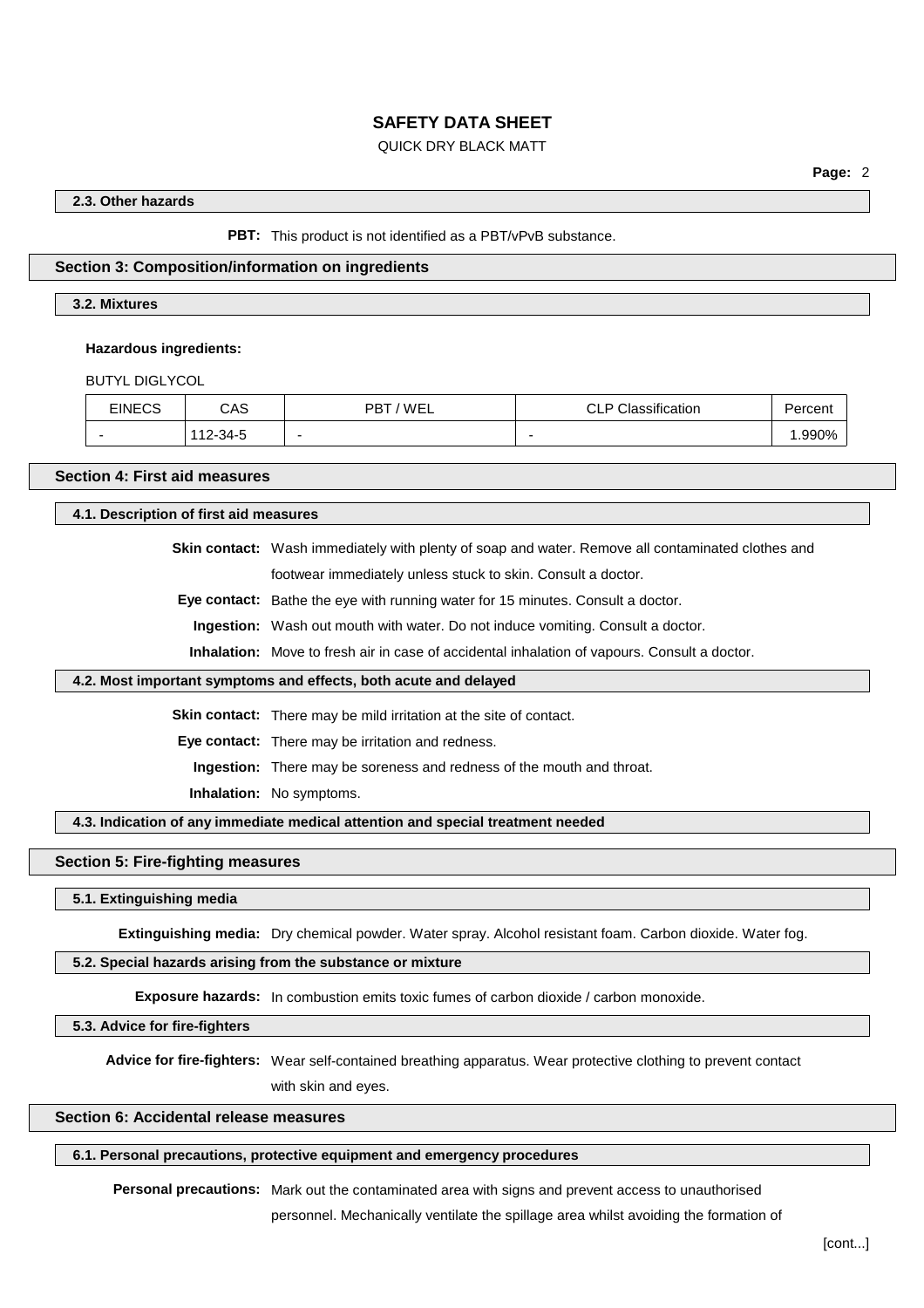## QUICK DRY BLACK MATT

**Page:** 3

explosive concentrations - see section 9 of SDS. Do not attempt to take action without

suitable protective clothing - see section 8 of SDS.

## **6.2. Environmental precautions**

**Environmental precautions:** Do not discharge into drains or rivers.

#### **6.3. Methods and material for containment and cleaning up**

**Clean-up procedures:** Absorb into dry earth or sand. Wash the ground with an appropriate self-emulsifying solvent. Transfer to a closable, labelled salvage container for disposal by an appropriate

method.

**6.4. Reference to other sections**

## **Section 7: Handling and storage**

**7.1. Precautions for safe handling**

**Handling requirements:** Avoid direct contact with the substance. Smoking is forbidden. Ensure there is exhaust ventilation of the area.

#### **7.2. Conditions for safe storage, including any incompatibilities**

**Storage conditions:** Store in a cool, well ventilated area. Keep away from direct sunlight. Keep container tightly closed. The floor of the storage room must be impermeable to prevent the escape of liquids.

**Suitable packaging:** Glass. Coated steel.

**7.3. Specific end use(s)**

**Section 8: Exposure controls/personal protection**

#### **8.1. Control parameters**

**Workplace exposure limits:** No data available.

**DNEL/PNEC Values**

**DNEL / PNEC** No data available.

**8.2. Exposure controls**

**Engineering measures:** Ensure there is sufficient ventilation of the area.

**Respiratory protection:** Self-contained breathing apparatus must be available in case of emergency.

**Hand protection:** PVC gloves. Nitrile gloves.

**Eye protection:** Safety glasses with side-shields.

**Skin protection:** Protective clothing, PVC.

### **Section 9: Physical and chemical properties**

#### **9.1. Information on basic physical and chemical properties**

**State:** Liquid

**Colour:** Black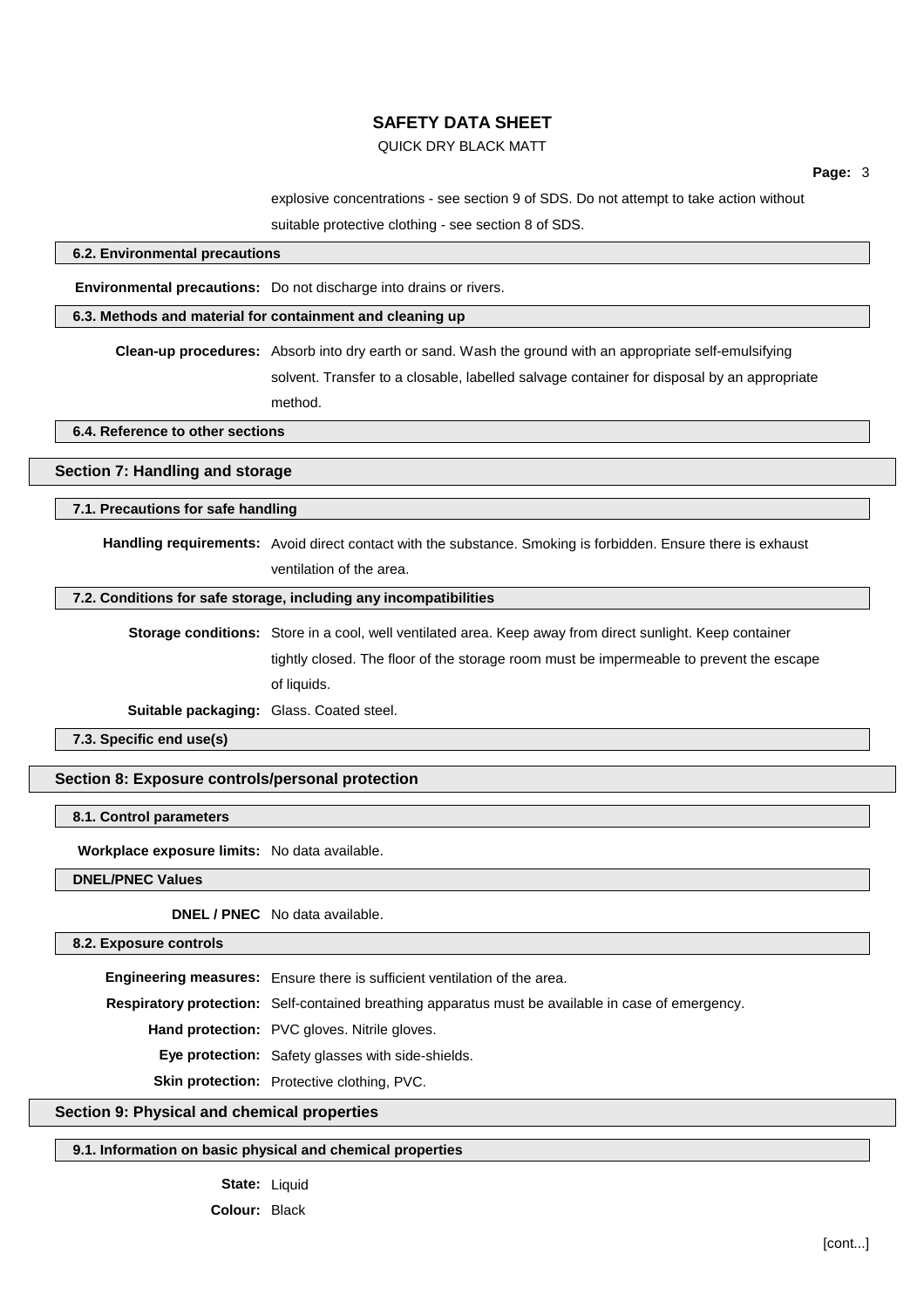### QUICK DRY BLACK MATT

| <b>Odour:</b> Low.                                      |                                                  |                                                 |                                  |
|---------------------------------------------------------|--------------------------------------------------|-------------------------------------------------|----------------------------------|
| Evaporation rate: No data available.                    |                                                  |                                                 |                                  |
|                                                         | <b>Oxidising:</b> Non-oxidising (by EC criteria) |                                                 |                                  |
| <b>Solubility in water: Miscible</b>                    |                                                  |                                                 |                                  |
| <b>Viscosity: Viscous</b>                               |                                                  |                                                 |                                  |
| Boiling point/range°C: No data available.               |                                                  | Melting point/range°C: No data available.       |                                  |
| <b>Flammability limits %: lower:</b> No data available. |                                                  |                                                 | <b>upper:</b> No data available. |
| <b>Flash point C:</b> $>61$                             |                                                  | Part.coeff. n-octanol/water: No data available. |                                  |
| Autoflammability°C: No data available.                  |                                                  | Vapour pressure: No data available.             |                                  |
| <b>Relative density:</b> $1.16 \ @ 20 \text{C}$         |                                                  |                                                 | $pH: 7.5-8.0$                    |
|                                                         | <b>VOC q/I:</b> No data available.               |                                                 |                                  |
|                                                         |                                                  |                                                 |                                  |

**9.2. Other information**

**Other information:** No data available.

## **Section 10: Stability and reactivity**

**10.1. Reactivity**

**Reactivity:** Stable under recommended transport or storage conditions.

#### **10.2. Chemical stability**

**Chemical stability:** Stable under normal conditions.

### **10.3. Possibility of hazardous reactions**

**Hazardous reactions:** Hazardous reactions will not occur under normal transport or storage conditions.

**10.4. Conditions to avoid**

**Conditions to avoid:** Heat.

**10.5. Incompatible materials**

**Materials to avoid:** Oxidising agents. Strong acids.

## **10.6. Hazardous decomposition products**

Haz. decomp. products: In combustion emits toxic fumes of carbon dioxide / carbon monoxide.

#### **Section 11: Toxicological information**

### **11.1. Information on toxicological effects**

**Toxicity values:** No data available.

#### **Symptoms / routes of exposure**

**Skin contact:** There may be mild irritation at the site of contact.

**Eye contact:** There may be irritation and redness.

**Ingestion:** There may be soreness and redness of the mouth and throat.

**Inhalation:** No symptoms.

**Page:** 4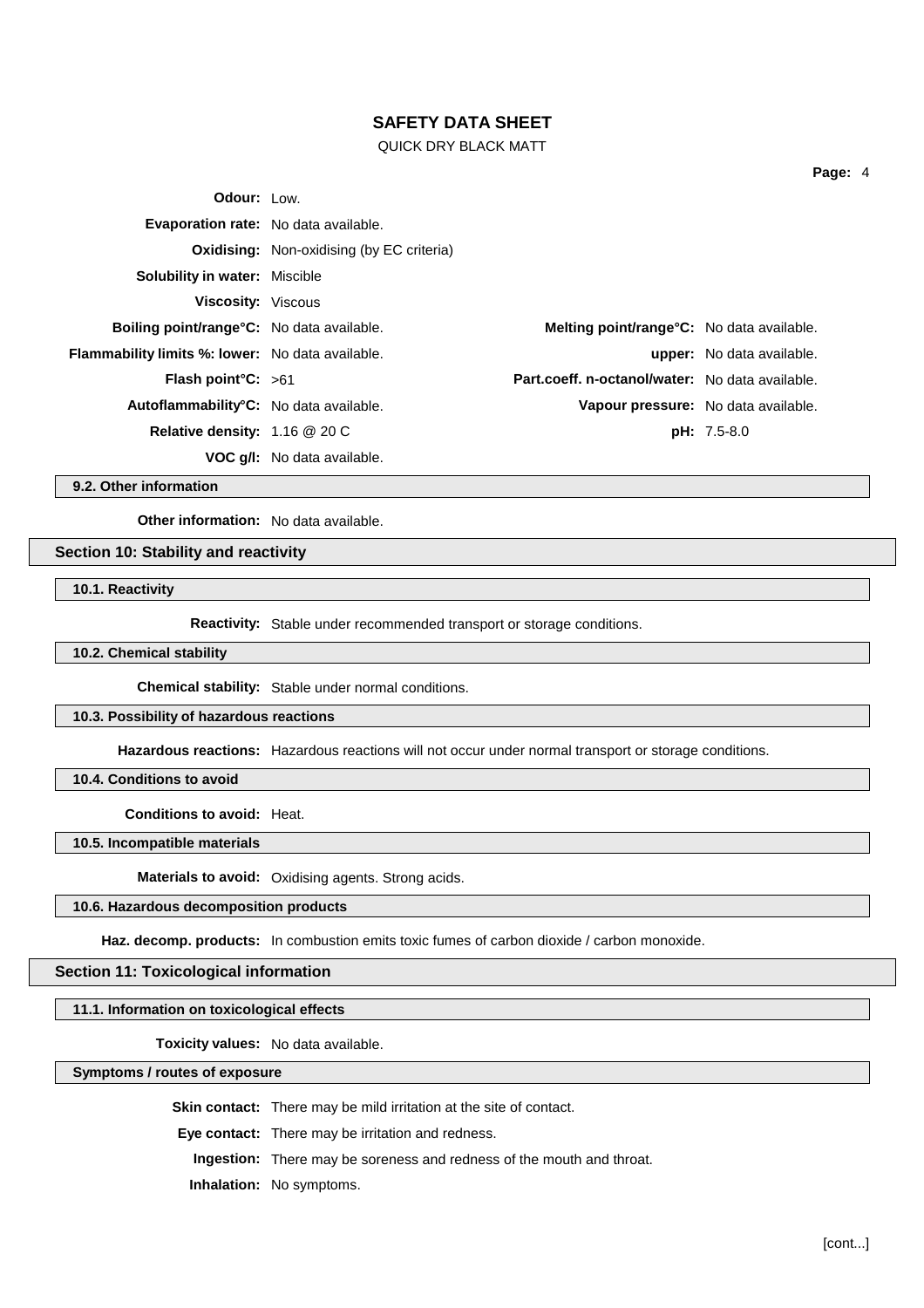## QUICK DRY BLACK MATT

**Page:** 5

#### **Section 12: Ecological information**

#### **12.1. Toxicity**

**Ecotoxicity values:** No data available.

#### **12.2. Persistence and degradability**

**Persistence and degradability:** Biodegradable.

**12.3. Bioaccumulative potential**

**Bioaccumulative potential:** No data available.

**12.4. Mobility in soil**

**Mobility:** Soluble in water. Readily absorbed into soil. Volatile.

#### **12.5. Results of PBT and vPvB assessment**

**PBT identification:** This product is not identified as a PBT/vPvB substance.

**12.6. Other adverse effects**

**Other adverse effects:** No data available.

#### **Section 13: Disposal considerations**

#### **13.1. Waste treatment methods**

**Disposal operations:** Transfer to a suitable container and arrange for collection by specialised disposal

company.

**NB:** The user's attention is drawn to the possible existence of regional or national regulations regarding disposal.

### **Section 14: Transport information**

**14.1. UN number**

**UN number:** Not hazardous

#### **14.2. UN proper shipping name**

**14.3. Transport hazard class(es)**

**14.4. Packing group**

**14.5. Environmental hazards**

**Environmentally hazardous:** No **Marine pollutant:** No

**14.6. Special precautions for user**

**Special precautions:** No special precautions.

**Section 15: Regulatory information**